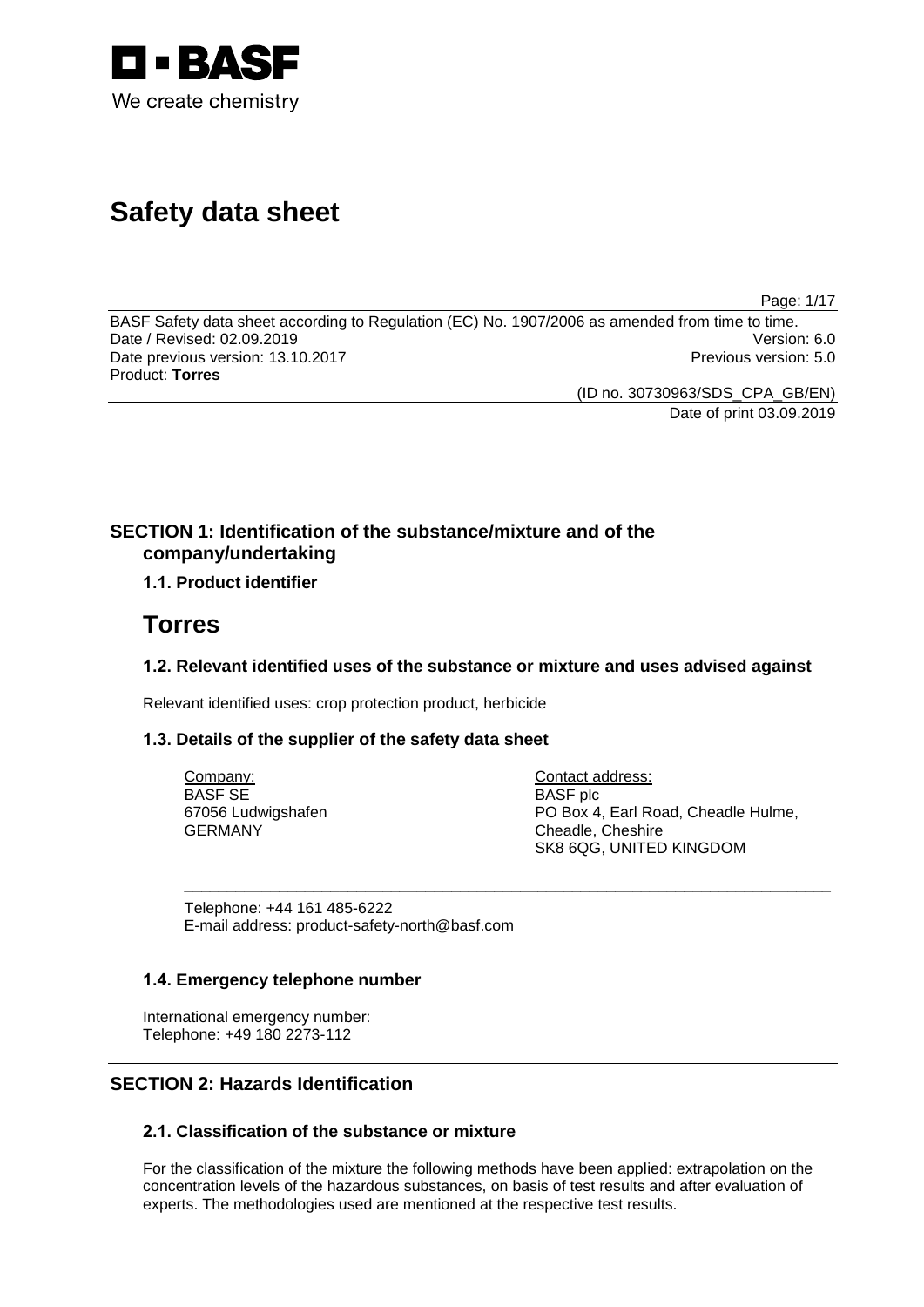BASF Safety data sheet according to Regulation (EC) No. 1907/2006 as amended from time to time. Date / Revised: 02.09.2019 Version: 6.0 Date previous version: 13.10.2017 **Previous version: 5.0 Previous version: 5.0** Product: **Torres**

> (ID no. 30730963/SDS\_CPA\_GB/EN) Date of print 03.09.2019

According to Regulation (EC) No 1272/2008 [CLP]

Aquatic Acute 1 Aquatic Chronic 1

H400, H410, EUH401

For the classifications not written out in full in this section the full text can be found in section 16.

# **2.2. Label elements**

Globally Harmonized System (GHS) in accordance with UK regulations.

Pictogram:



one

Signal Word: Warning Hazard Statement:<br>H400 H400 Very toxic to aquatic life.<br>H410 Very toxic to aquatic life H410 Very toxic to aquatic life with long lasting effects.<br>EUH401 To avoid risks to human health and the environm To avoid risks to human health and the environment, comply with the instructions for use. Precautionary Statement:<br><sup>11</sup> P101 If medical advice is needed, have product container or label at hand.<br>P102 Seep out of reach of children. P102 Keep out of reach of children.<br>P103 Read label before use Read label before use. Precautionary Statements (Response): P391 Collect spillage. Precautionary Statements (Disposal): P501 Dispose of contents/container to a licensed hazardous-waste disposal contractor or collection site except for empty clean containers which can be disposed of as non-hazardous waste. Labeling of special preparations (GHS): EUH208: May produce an allergic reaction. Contains: pendimethalin (ISO), 1,2-benzisothiazol-3(2H)-

According to Regulation (EC) No 1272/2008 [CLP]

Page: 2/17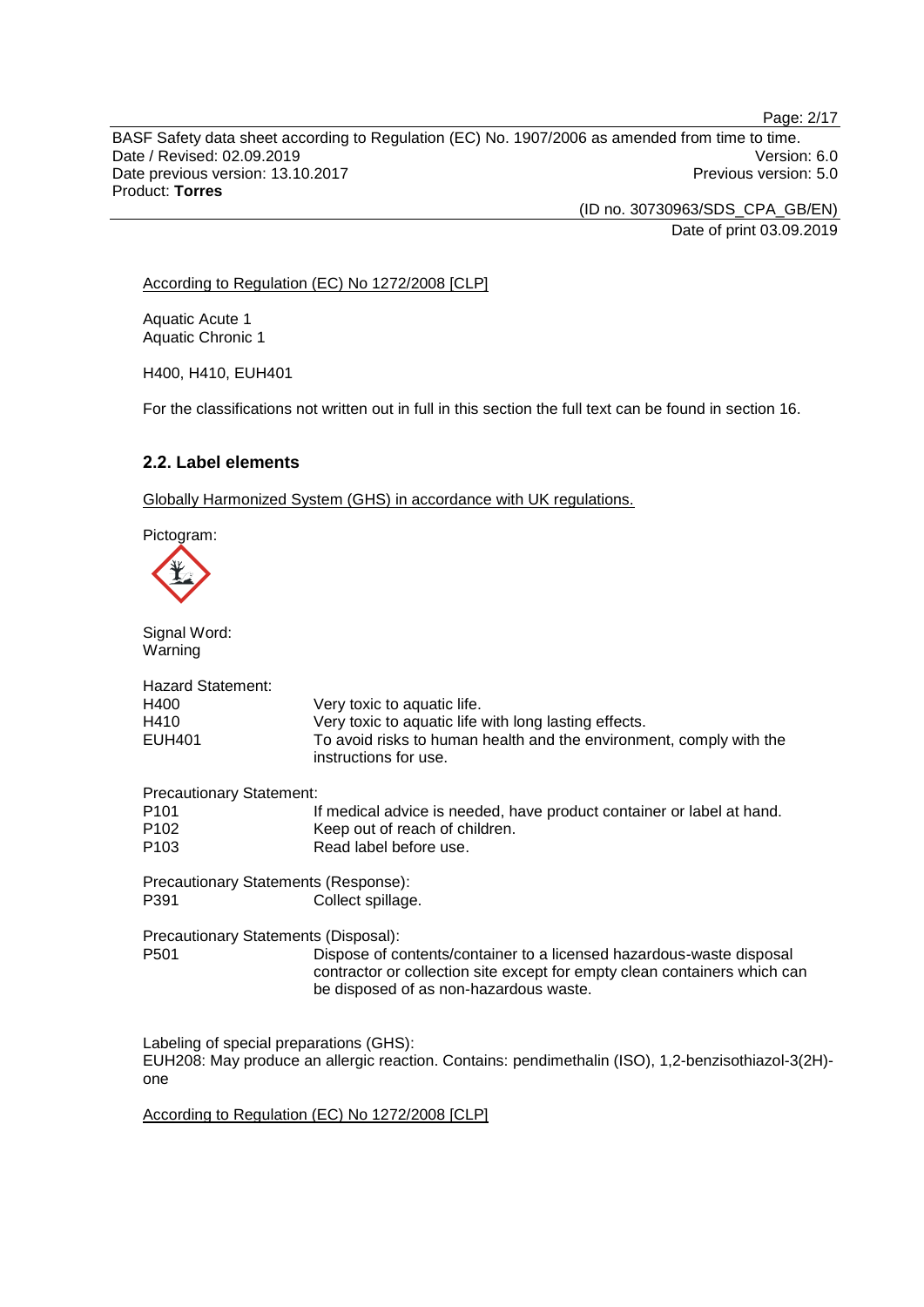Page: 3/17

BASF Safety data sheet according to Regulation (EC) No. 1907/2006 as amended from time to time. Date / Revised: 02.09.2019 Version: 6.0 Date previous version: 13.10.2017 **Previous version: 5.0 Previous version: 5.0** Product: **Torres**

> (ID no. 30730963/SDS\_CPA\_GB/EN) Date of print 03.09.2019

Hazard determining component(s) for labelling: pendimethalin (ISO); N-(1-ethylpropyl)-2,6-dinitro-3,4-xylidine

# **2.3. Other hazards**

According to Regulation (EC) No 1272/2008 [CLP]

See section 12 - Results of PBT and vPvB assessment.

If applicable information is provided in this section on other hazards which do not result in classification but which may contribute to the overall hazards of the substance or mixture.

# **SECTION 3: Composition/Information on Ingredients**

### **3.1. Substances**

Not applicable

# **3.2. Mixtures**

Chemical nature

crop protection product, herbicide, suspension concentrate (SC)

Hazardous ingredients (GHS) according to Regulation (EC) No. 1272/2008

pendimethalin (ISO); N-(1-ethylpropyl)-2,6-dinitro-3,4-xylidine

Content (W/W): 36.17 % CAS Number: 40487-42-1 EC-Number: 254-938-2 INDEX-Number: 609-042-00-X

Skin Sens. 1 Aquatic Acute 1 Aquatic Chronic 1 M-factor acute: 100 M-factor chronic: 10 H317, H400, H410

Differing classification according to current knowledge and the criteria given in Annex I of Regulation (EC) No. 1272/2008 Skin Sens. 1B Aquatic Acute 1 Aquatic Chronic 1

Alcohols, C9-11, ethoxylated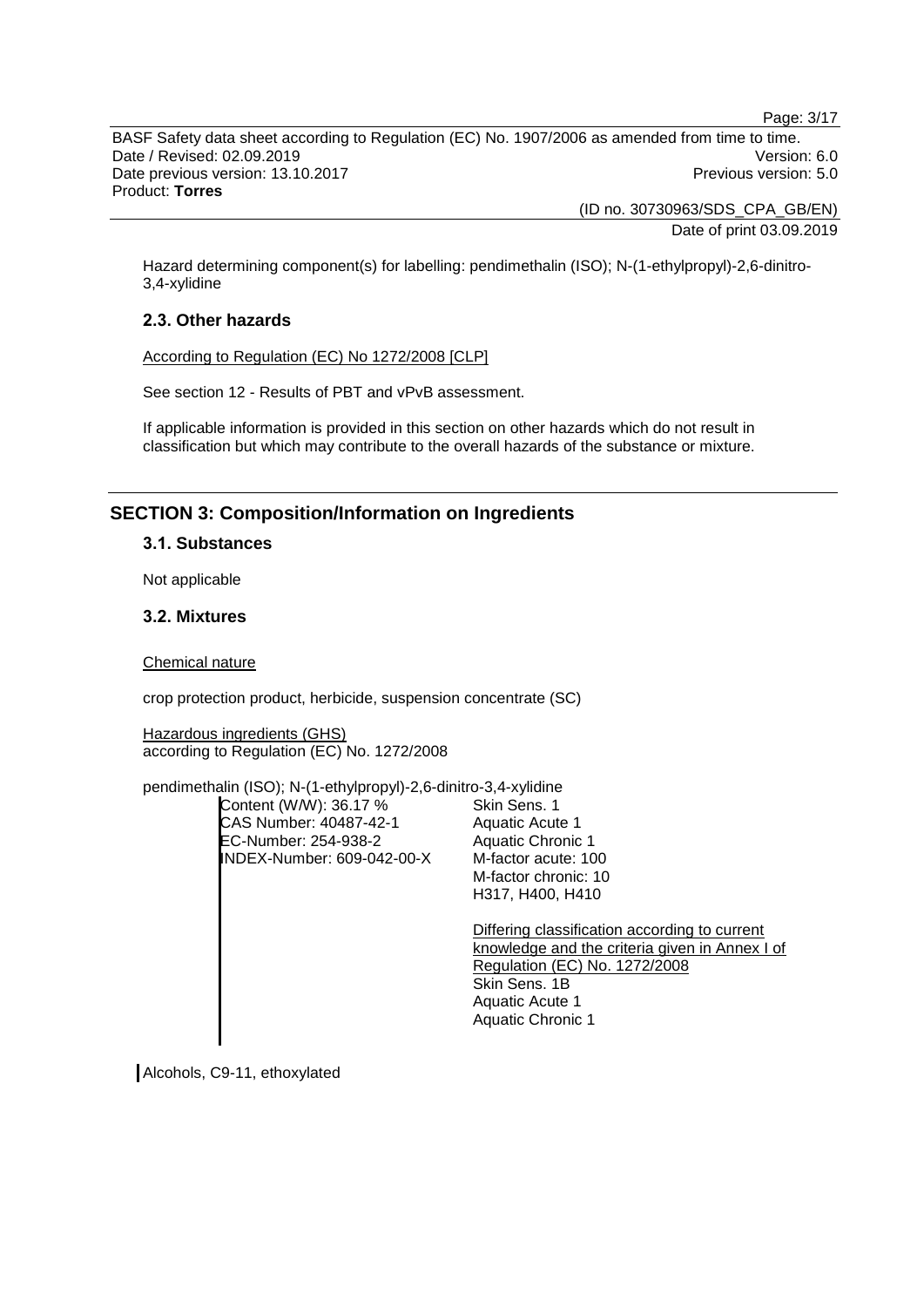Page: 4/17

BASF Safety data sheet according to Regulation (EC) No. 1907/2006 as amended from time to time. Date / Revised: 02.09.2019 Version: 6.0 Date previous version: 13.10.2017 **Previous version: 5.0 Previous version: 5.0** Product: **Torres**

(ID no. 30730963/SDS\_CPA\_GB/EN)

Date of print 03.09.2019

Content (W/W):  $<$  10 % CAS Number: 68439-46-3 REACH registration number: 01- 2119979533-26

Eye Dam./Irrit. 1 H318

Poly(oxy-1,2-ethanediyl), .alpha.-[tris(1-phenylethyl)phenyl]-.omega.-hydroxy-Content (W/W):  $< 5 \%$ CAS Number: 99734-09-5 Aquatic Chronic 3 H412

1,2-benzisothiazol-3(2H)-one Content (W/W): < 0.05 % CAS Number: 2634-33-5 EC-Number: 220-120-9 REACH registration number: 01- 2120761540-60 INDEX-Number: 613-088-00-6

Acute Tox. 4 (oral) Skin Corr./Irrit. 2 Eye Dam./Irrit. 1 Skin Sens. 1 Aquatic Acute 1 M-factor acute: 1 M-factor chronic: 1 H318, H315, H302, H317, H400

Specific concentration limit: Skin Sens. 1: >= 0.05 %

Propane-1,2-diol Content (W/W):  $<$  10 % CAS Number: 57-55-6 EC-Number: 200-338-0 REACH registration number: 01- 2119456809-23

For the classifications not written out in full in this section, including the hazard classes and the hazard statements, the full text is listed in section 16.

# **SECTION 4: First-Aid Measures**

# **4.1. Description of first aid measures**

Remove contaminated clothing.

Show container, label and/or safety data sheet to physician.

If inhaled: Keep patient calm, remove to fresh air.

On skin contact: Wash thoroughly with soap and water.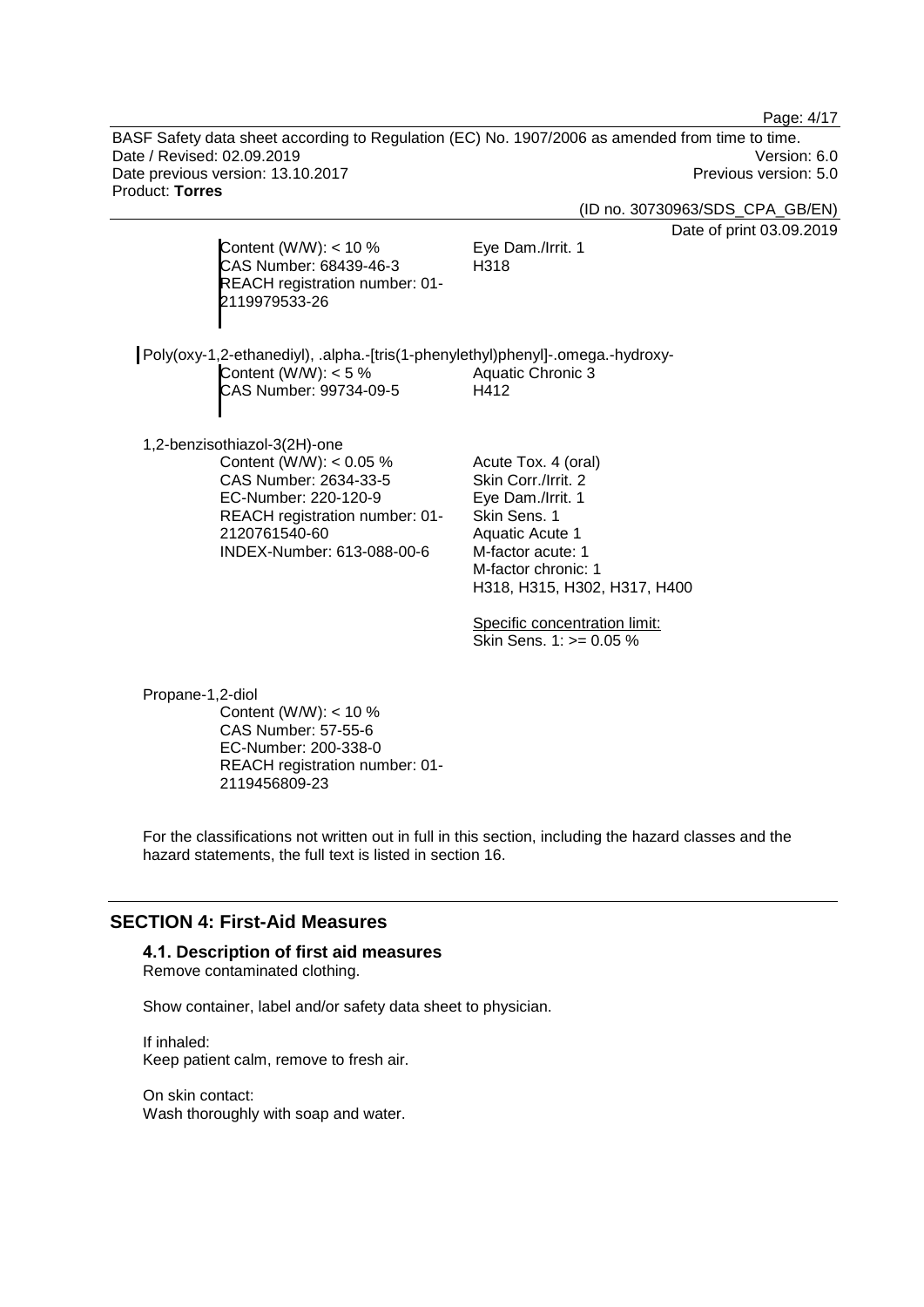Page: 5/17

BASF Safety data sheet according to Regulation (EC) No. 1907/2006 as amended from time to time. Date / Revised: 02.09.2019 Version: 6.0 Date previous version: 13.10.2017 **Previous version: 5.0 Previous version: 5.0** Product: **Torres**

> (ID no. 30730963/SDS\_CPA\_GB/EN) Date of print 03.09.2019

On contact with eyes: Wash affected eyes for at least 15 minutes under running water with eyelids held open.

On ingestion: Rinse mouth and then drink 200-300 ml of water.

# **4.2. Most important symptoms and effects, both acute and delayed**

Symptoms: Additional information on symptoms and effects may be included in the GHS labeling phrases available in Section 2 and in the Toxicological assessments available in Section 11., (Further) symptoms and / or effects are not known so far

# **4.3. Indication of any immediate medical attention and special treatment needed**

Treatment: Symptomatic treatment (decontamination, vital functions).

# **SECTION 5: Fire-Fighting Measures**

**5.1. Extinguishing media**

Suitable extinguishing media: water spray, carbon dioxide, foam, dry powder

### **5.2. Special hazards arising from the substance or mixture**

carbon monoxide, Carbon dioxide, nitrogen oxides The substances/groups of substances mentioned can be released in case of fire.

# **5.3. Advice for fire-fighters**

Special protective equipment: Wear self-contained breathing apparatus and chemical-protective clothing.

Further information:

Collect contaminated extinguishing water separately, do not allow to reach sewage or effluent systems. Dispose of fire debris and contaminated extinguishing water in accordance with official regulations. In case of fire and/or explosion do not breathe fumes. Keep containers cool by spraying with water if exposed to fire.

# **SECTION 6: Accidental Release Measures**

#### **6.1. Personal precautions, protective equipment and emergency procedures**

Do not breathe vapour/spray. Use personal protective clothing. Avoid contact with the skin, eyes and clothing.

# **6.2. Environmental precautions**

Do not discharge into the subsoil/soil. Do not discharge into drains/surface waters/groundwater.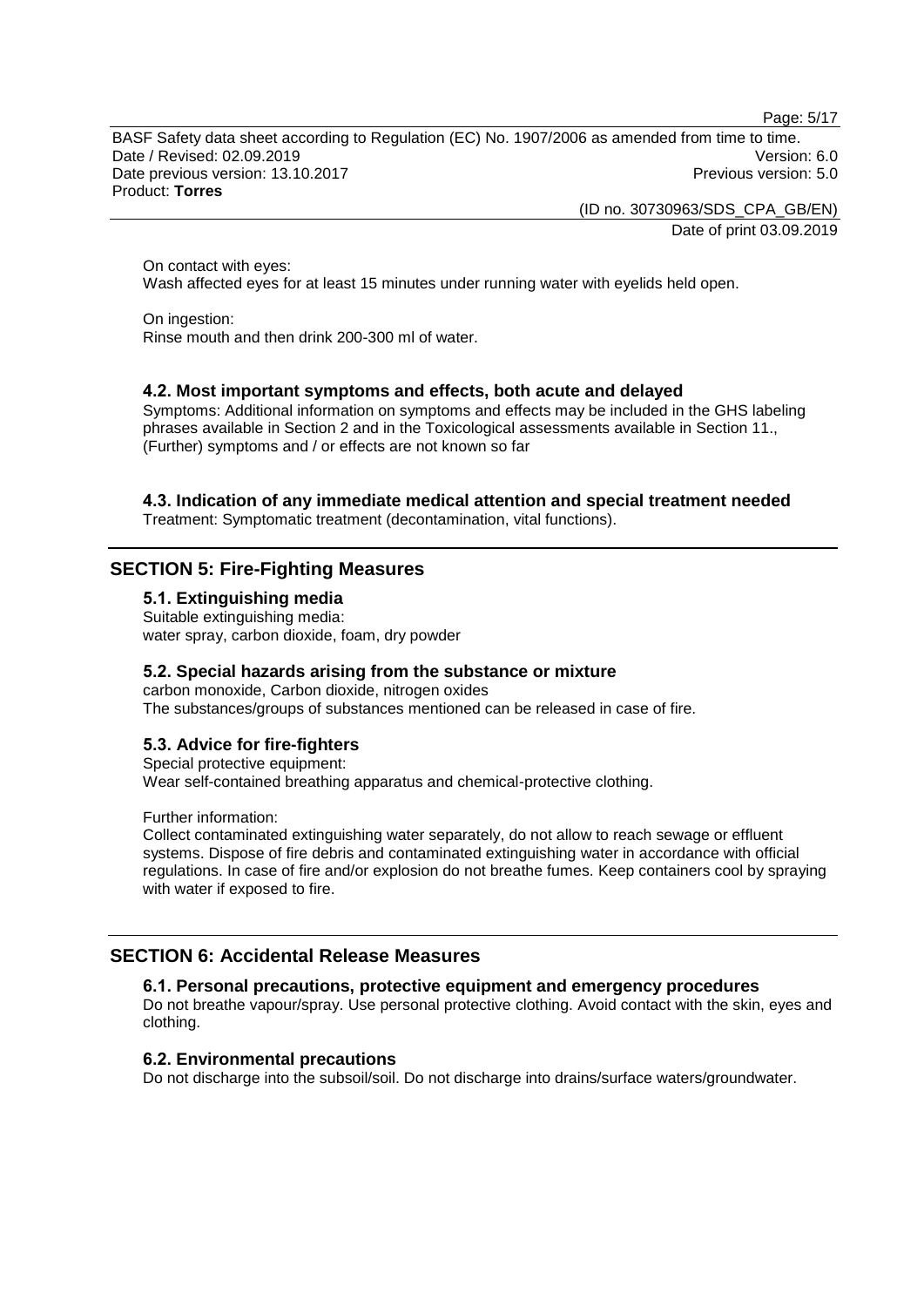Page: 6/17

BASF Safety data sheet according to Regulation (EC) No. 1907/2006 as amended from time to time. Date / Revised: 02.09.2019 Version: 6.0 Date previous version: 13.10.2017 **Previous version: 5.0 Previous version: 5.0** Product: **Torres**

(ID no. 30730963/SDS\_CPA\_GB/EN)

Date of print 03.09.2019

Do not allow contamination of public drains or surface or ground waters. Inform local water plc if spillage enters drains and the Environment Agency (England & Wales), the Scottish Environmental Protection Agency (Scotland), or the Environment and Heritage Service (Northern Ireland) if it enters surface or ground waters. Keep people and animals away.

### **6.3. Methods and material for containment and cleaning up**

For small amounts: Pick up with suitable absorbent material (e.g. sand, sawdust, general-purpose binder, kieselguhr).

For large amounts: Dike spillage. Pump off product.

Dispose of absorbed material in accordance with regulations. Collect waste in suitable containers, which can be labeled and sealed. Clean contaminated floors and objects thoroughly with water and detergents, observing environmental regulations.

#### **6.4. Reference to other sections**

Information regarding exposure controls/personal protection and disposal considerations can be found in section 8 and 13.

# **SECTION 7: Handling and Storage**

#### **7.1. Precautions for safe handling**

No special measures necessary if stored and handled correctly. Ensure thorough ventilation of stores and work areas. When using do not eat, drink or smoke. Hands and/or face should be washed before breaks and at the end of the shift.

Protection against fire and explosion:

No special precautions necessary. The substance/product is non-combustible. Product is not explosive.

### **7.2. Conditions for safe storage, including any incompatibilities**

Segregate from foods and animal feeds. Further information on storage conditions: Keep away from heat. Protect from direct sunlight.

Protect from temperatures below: -5 °C

Changes in the properties of the product may occur if substance/product is stored below indicated temperature for extended periods of time.

Protect from temperatures above: 35 °C

Changes in the properties of the product may occur if substance/product is stored above indicated temperature for extended periods of time.

### **7.3. Specific end use(s)**

For the relevant identified use(s) listed in Section 1 the advice mentioned in this section 7 is to be observed.

# **SECTION 8: Exposure Controls/Personal Protection**

#### **8.1. Control parameters**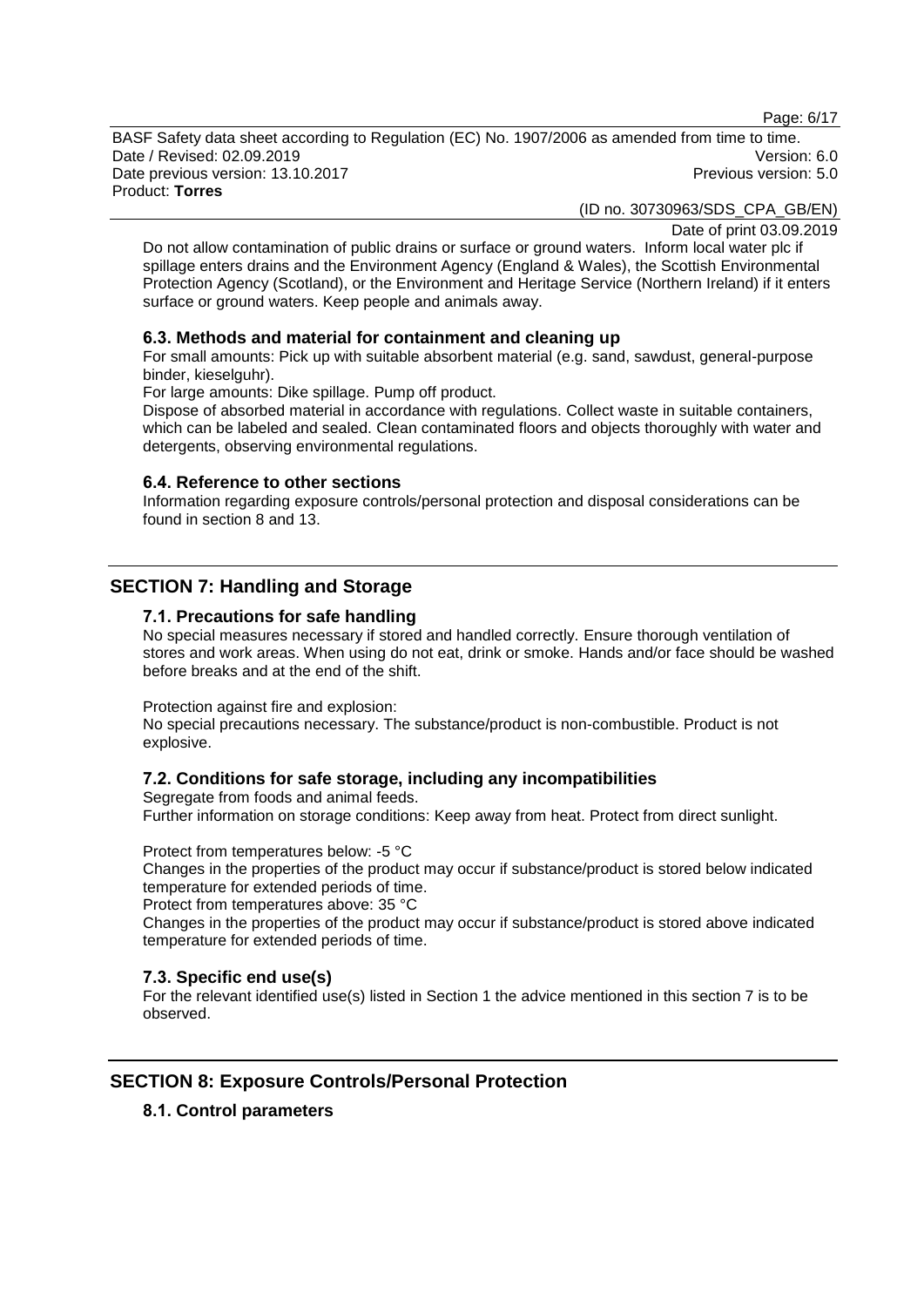Page: 7/17

BASF Safety data sheet according to Regulation (EC) No. 1907/2006 as amended from time to time. Date / Revised: 02.09.2019 Version: 6.0 Date previous version: 13.10.2017 **Previous version: 5.0 Previous version: 5.0** Product: **Torres**

> (ID no. 30730963/SDS\_CPA\_GB/EN) Date of print 03.09.2019

Components with occupational exposure limits

57-55-6: Propane-1,2-diol

TWA value 474 mg/m3 ; 150 ppm (WEL/EH 40 (UK)), Total vapour and particulates TWA value 10 mg/m3 (WEL/EH 40 (UK)), Particulate

Refer to the current edition of HSE Guidance Note EH40 Occupational Exposure Limits (United Kingdom). For normal use and handling refer to the product label/leaflet.

### **8.2. Exposure controls**

Personal protective equipment

Respiratory protection:

Suitable respiratory protection for higher concentrations or long-term effect: Combination filter for gases/vapours of organic, inorganic, acid inorganic and alkaline compounds (e.g. EN 14387 Type ABEK).

Hand protection:

Suitable chemical resistant safety gloves (EN 374) also with prolonged, direct contact (Recommended: Protective index 6, corresponding > 480 minutes of permeation time according to EN 374): E.g. nitrile rubber (0.4 mm), chloroprene rubber (0.5 mm), butyl rubber (0.7 mm) etc.

Eye protection: Safety glasses with side-shields (frame goggles) (e.g. EN 166)

Body protection:

Body protection must be chosen depending on activity and possible exposure, e.g. apron, protecting boots, chemical-protection suit (according to EN 14605 in case of splashes or EN ISO 13982 in case of dust).

#### General safety and hygiene measures

The statements on personal protective equipment in the instructions for use apply when handling crop-protection agents in final-consumer packing. Wearing of closed work clothing is recommended. Store work clothing separately. Keep away from food, drink and animal feeding stuffs.

# **SECTION 9: Physical and Chemical Properties**

# **9.1. Information on basic physical and chemical properties**

| Form:            | liquid                          |
|------------------|---------------------------------|
| Colour:          | orange                          |
| Odour:           | flowery                         |
| Odour threshold: |                                 |
|                  | Not determined due to potential |
|                  | health hazard by inhalation.    |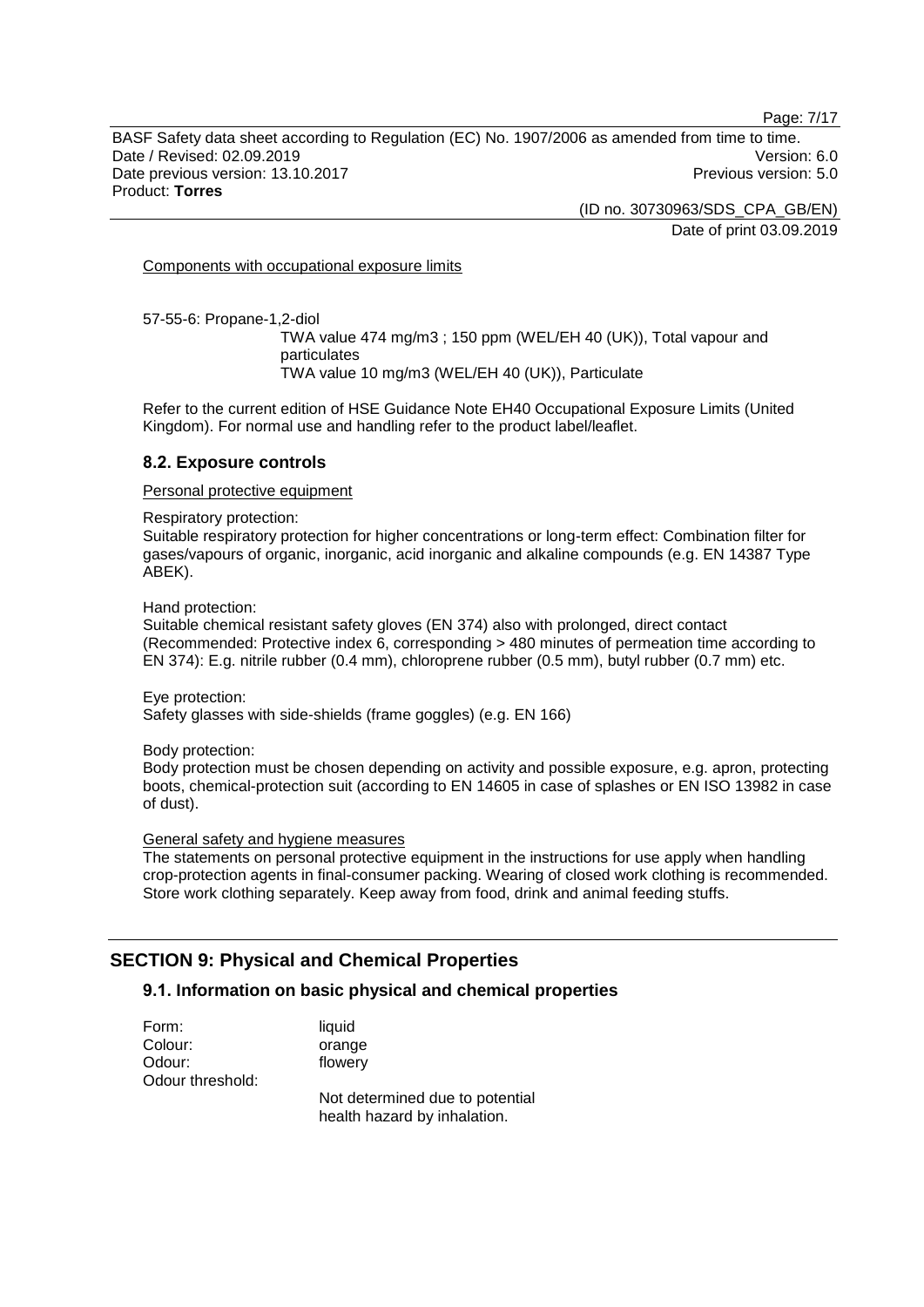Page: 8/17

BASF Safety data sheet according to Regulation (EC) No. 1907/2006 as amended from time to time. Date / Revised: 02.09.2019<br>
Date previous version: 13.10.2017<br>
Date previous version: 13.10.2017 Date previous version: 13.10.2017 Product: **Torres**

(ID no. 30730963/SDS\_CPA\_GB/EN)

Date of print 03.09.2019

|                                                     |                                                                        | Dale of print 05.09.2 |
|-----------------------------------------------------|------------------------------------------------------------------------|-----------------------|
| pH value:                                           | approx. 6.5 - 8.5                                                      |                       |
|                                                     | (22 °C)                                                                |                       |
| Melting point:                                      | $<$ -20 $^{\circ}$ C                                                   |                       |
| Boiling point:                                      | approx. 100 °C                                                         |                       |
|                                                     | Information applies to the solvent.                                    |                       |
| Flash point:                                        |                                                                        |                       |
|                                                     | No flash point - Measurement made                                      |                       |
|                                                     | up to the boiling point.                                               |                       |
| Evaporation rate:                                   |                                                                        |                       |
|                                                     | not applicable                                                         |                       |
| Flammability:                                       | not applicable                                                         |                       |
| Lower explosion limit:                              |                                                                        |                       |
|                                                     | As a result of our experience with this                                |                       |
|                                                     | product and our knowledge of its                                       |                       |
|                                                     | composition we do not expect any                                       |                       |
|                                                     | hazard as long as the product is used                                  |                       |
|                                                     | appropriately and in accordance with                                   |                       |
|                                                     | the intended use.                                                      |                       |
| Upper explosion limit:                              |                                                                        |                       |
|                                                     | As a result of our experience with this                                |                       |
|                                                     | product and our knowledge of its                                       |                       |
|                                                     | composition we do not expect any                                       |                       |
|                                                     | hazard as long as the product is used                                  |                       |
|                                                     | appropriately and in accordance with                                   |                       |
|                                                     | the intended use.                                                      |                       |
| Ignition temperature:                               | approx. 385 °C                                                         |                       |
| Vapour pressure:                                    | approx. 23.4 hPa                                                       |                       |
|                                                     | (20 °C)                                                                |                       |
|                                                     | Information applies to the solvent.                                    |                       |
| Density:                                            | approx. 1.10 g/cm3<br>(20 °C)                                          |                       |
| Relative vapour density (air):                      |                                                                        |                       |
|                                                     | not applicable                                                         |                       |
| Solubility in water:                                | dispersible                                                            |                       |
| Partitioning coefficient n-octanol/water (log Kow): |                                                                        |                       |
|                                                     | not applicable                                                         |                       |
|                                                     | Thermal decomposition: 190 °C, 1,440 kJ/kg, (DSC (OECD 113))           |                       |
|                                                     | (onset temperature)                                                    |                       |
|                                                     | Not a substance liable to self-decomposition according to UN transport |                       |
|                                                     | regulations, class 4.1.                                                |                       |
| Viscosity, dynamic:                                 | approx. 146 mPa.s                                                      |                       |
|                                                     | (1001/s)                                                               |                       |
| Explosion hazard:                                   | not explosive                                                          |                       |
| Fire promoting properties:                          | not fire-propagating                                                   |                       |
|                                                     |                                                                        |                       |
|                                                     |                                                                        |                       |

# **9.2. Other information**

SADT:  $> 75 °C$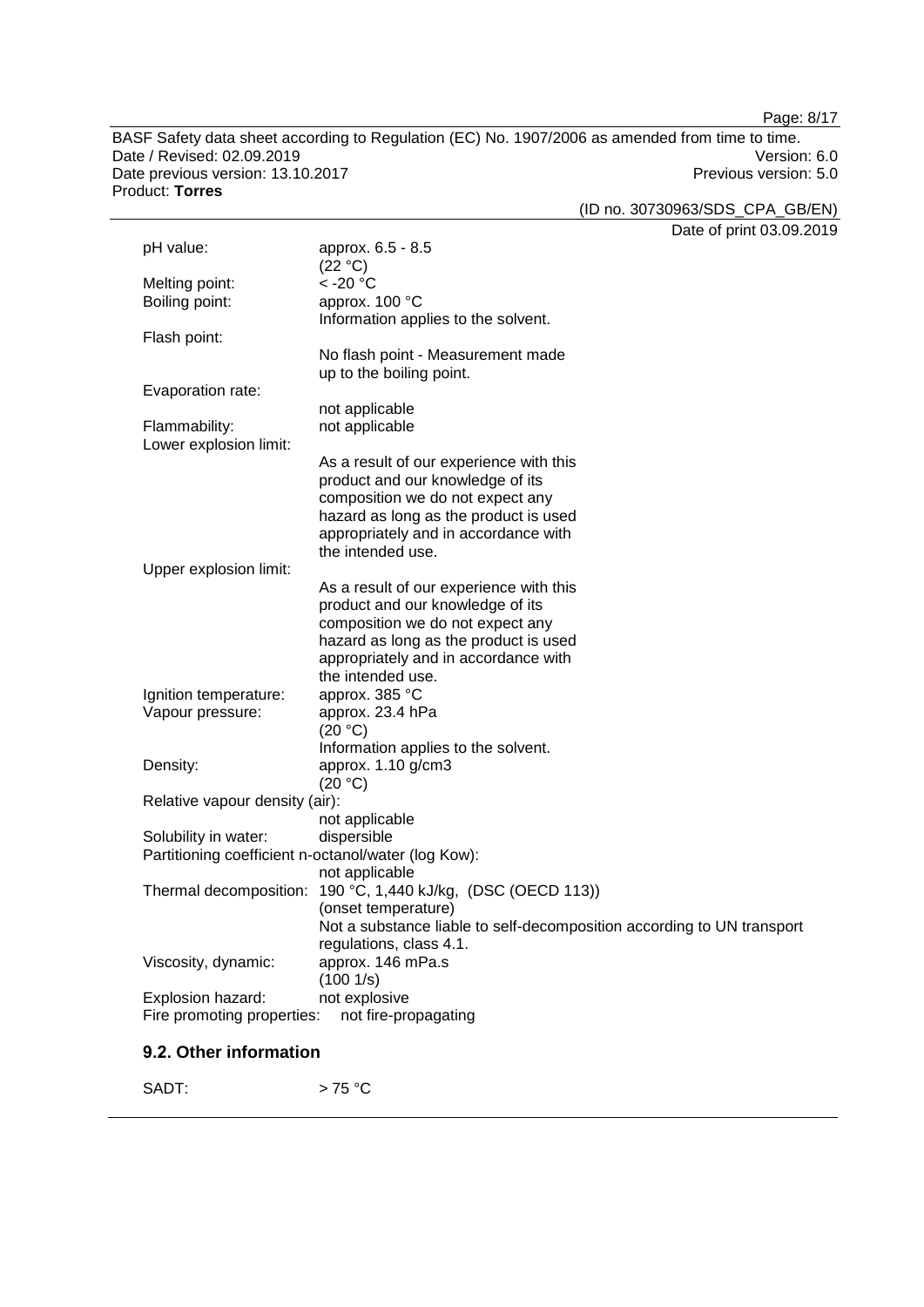Page: 9/17

BASF Safety data sheet according to Regulation (EC) No. 1907/2006 as amended from time to time. Date / Revised: 02.09.2019 Version: 6.0 Date previous version: 13.10.2017 **Previous version: 5.0 Previous version: 5.0** Product: **Torres**

(ID no. 30730963/SDS\_CPA\_GB/EN)

Date of print 03.09.2019

# **SECTION 10: Stability and Reactivity**

### **10.1. Reactivity**

No hazardous reactions if stored and handled as prescribed/indicated.

# **10.2. Chemical stability**

The product is stable if stored and handled as prescribed/indicated.

### **10.3. Possibility of hazardous reactions**

No hazardous reactions if stored and handled as prescribed/indicated.

### **10.4. Conditions to avoid**

See MSDS section 7 - Handling and storage.

# **10.5. Incompatible materials**

Substances to avoid: strong acids, strong bases, strong oxidizing agents

### **10.6. Hazardous decomposition products**

Hazardous decomposition products: No hazardous decomposition products if stored and handled as prescribed/indicated.

# **SECTION 11: Toxicological Information**

# **11.1. Information on toxicological effects**

#### Acute toxicity

Assessment of acute toxicity: Virtually nontoxic after a single ingestion. Virtually nontoxic after a single skin contact. Virtually nontoxic by inhalation.

Experimental/calculated data: LD50 rat (oral): > 5,000 mg/kg (OECD Guideline 401) The product has not been tested. The statement has been derived from substances/products of a similar structure or composition.

LC50 rat (by inhalation): > 5.02 mg/l 4 h (OECD Guideline 403) An aerosol was tested.

LD50 rat (dermal): > 4,000 mg/kg (OECD Guideline 402) No mortality was observed. The product has not been tested. The statement has been derived from substances/products of a similar structure or composition.

#### Irritation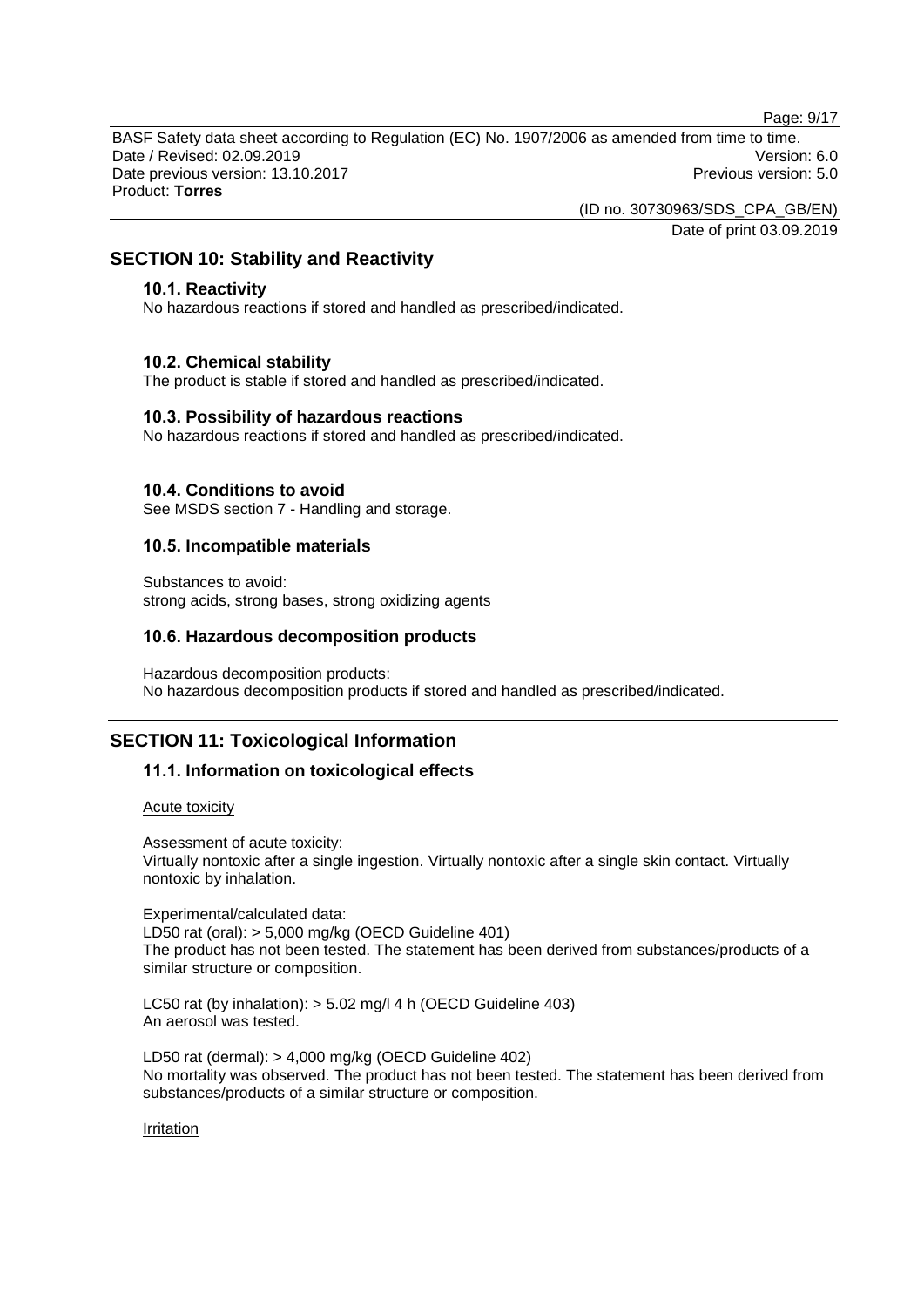Page: 10/17

BASF Safety data sheet according to Regulation (EC) No. 1907/2006 as amended from time to time. Date / Revised: 02.09.2019 Version: 6.0 Date previous version: 13.10.2017 **Previous version: 5.0 Previous version: 5.0** Product: **Torres**

> (ID no. 30730963/SDS\_CPA\_GB/EN) Date of print 03.09.2019

#### Assessment of irritating effects:

The product has not been tested. The statement has been derived from substances/products of a similar structure or composition. Not irritating to the skin. Not irritating to the eyes.

Experimental/calculated data: Skin corrosion/irritation rabbit: non-irritant

Serious eye damage/irritation rabbit: non-irritant

#### Respiratory/Skin sensitization

Assessment of sensitization: There is no evidence of a skin-sensitizing potential.

Experimental/calculated data: modified Buehler test guinea pig: Skin sensitizing effects were not observed in animal studies.

#### Germ cell mutagenicity

Assessment of mutagenicity:

The product has not been tested. The statement has been derived from the properties of the individual components. Mutagenicity tests revealed no genotoxic potential.

#### **Carcinogenicity**

Assessment of carcinogenicity:

The product has not been tested. The statement has been derived from the properties of the individual components.

#### *Information on: pendimethalin (ISO); N-(1-ethylpropyl)-2,6-dinitro-3,4-xylidine Assessment of carcinogenicity:*

*In long-term studies in rats the substance induced thyroid tumors. The effect is caused by an animal specific mechanism that has no human counter part. In long-term studies in mice in which the substance was given by feed, a carcinogenic effect was not observed.*

----------------------------------

#### Reproductive toxicity

Assessment of reproduction toxicity: The product has not been tested. The statement has been derived from the properties of the individual components. The results of animal studies gave no indication of a fertility impairing effect.

#### Developmental toxicity

Assessment of teratogenicity:

The product has not been tested. The statement has been derived from the properties of the individual components. Animal studies gave no indication of a developmental toxic effect at doses that were not toxic to the parental animals.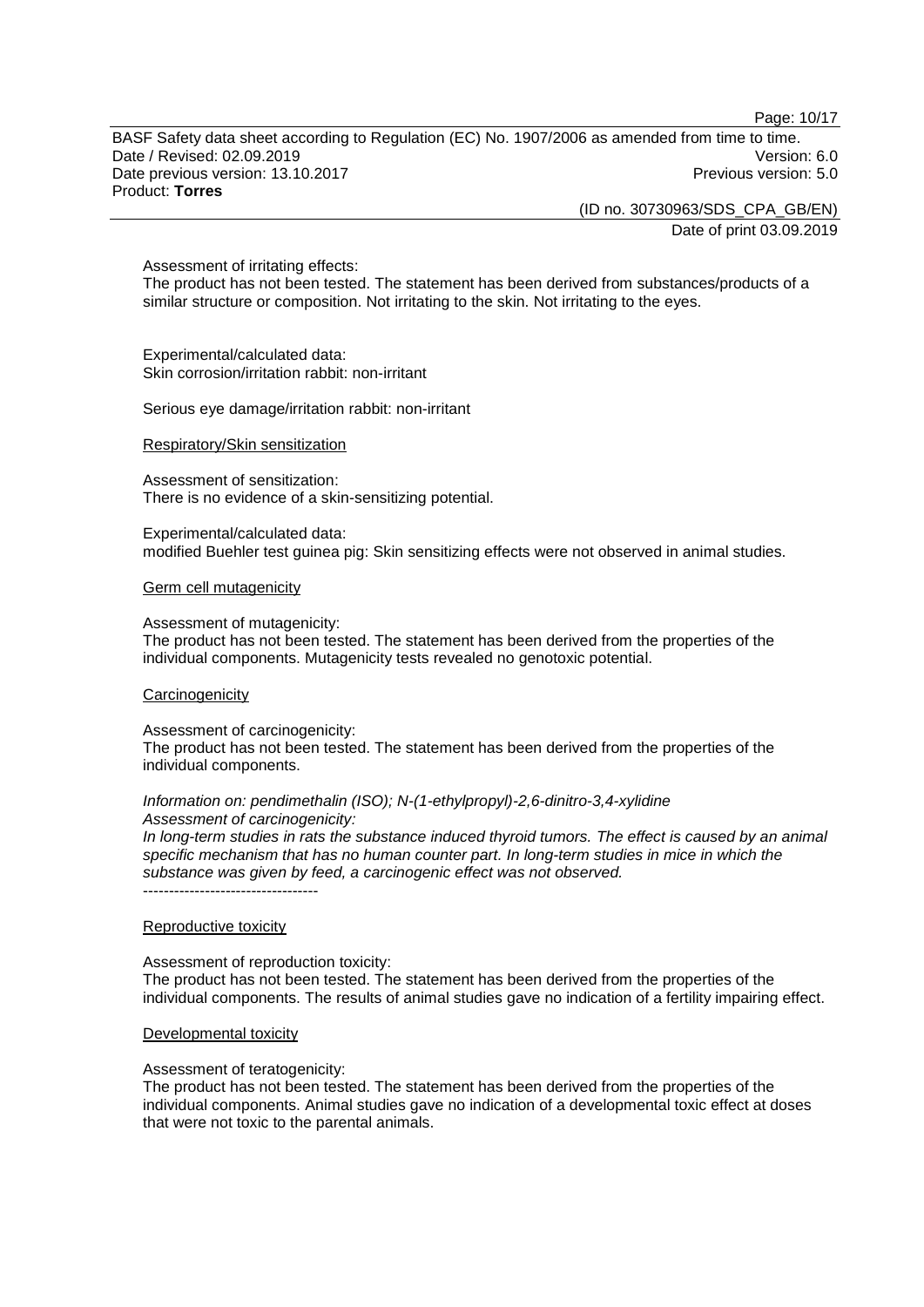Page: 11/17

BASF Safety data sheet according to Regulation (EC) No. 1907/2006 as amended from time to time. Date / Revised: 02.09.2019 Version: 6.0 Date previous version: 13.10.2017 **Previous version: 5.0 Previous version: 5.0** Product: **Torres**

(ID no. 30730963/SDS\_CPA\_GB/EN)

Date of print 03.09.2019

Specific target organ toxicity (single exposure)

Assessment of STOT single: Based on the available information there is no specific target organ toxicity to be expected after a single exposure.

Remarks: The product has not been tested. The statement has been derived from the properties of the individual components.

Repeated dose toxicity and Specific target organ toxicity (repeated exposure)

Assessment of repeated dose toxicity: The product has not been tested. The statement has been derived from the properties of the individual components.

*Information on: pendimethalin (ISO); N-(1-ethylpropyl)-2,6-dinitro-3,4-xylidine Assessment of repeated dose toxicity: No substance-specific organtoxicity was observed after repeated administration to animals. Adaptive effects were observed after repeated exposure in animal studies.* ----------------------------------

Aspiration hazard

The product has not been tested. The statement has been derived from the properties of the individual components. No aspiration hazard expected.

Other relevant toxicity information

Misuse can be harmful to health.

# **SECTION 12: Ecological Information**

# **12.1. Toxicity**

Assessment of aquatic toxicity: Very toxic to aquatic life with long lasting effects. The product has not been tested. The statement has been derived from substances/products of a similar structure or composition.

Toxicity to fish: LC50 (96 h) 0.5 mg/l, Oncorhynchus mykiss

Aquatic invertebrates: EC50 (48 h) 25 mg/l, Daphnia magna

Aquatic plants: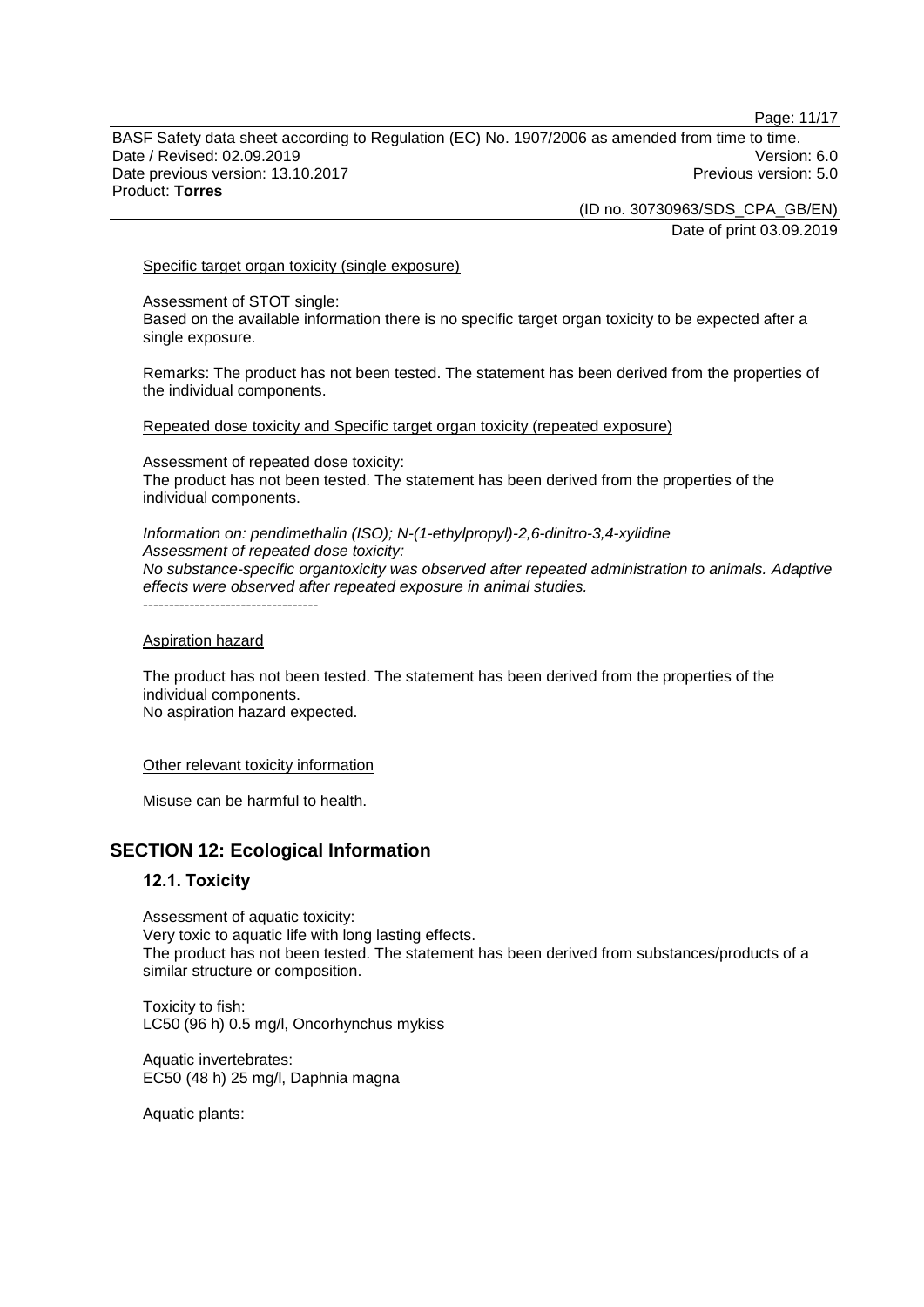Page: 12/17

BASF Safety data sheet according to Regulation (EC) No. 1907/2006 as amended from time to time. Date / Revised: 02.09.2019 Version: 6.0 Date previous version: 13.10.2017 **Previous version: 5.0 Previous version: 5.0** Product: **Torres**

(ID no. 30730963/SDS\_CPA\_GB/EN)

Date of print 03.09.2019

EC50 (72 h) 0.158 mg/l, Pseudokirchneriella subcapitata

EC50 (72 h) 0.023 mg/l, Scenedesmus subspicatus

No observed effect concentration (72 h) 0.0025 mg/l, Scenedesmus subspicatus

# **12.2. Persistence and degradability**

Assessment biodegradation and elimination (H2O): The product has not been tested. The statement has been derived from the properties of the individual components.

*Information on: pendimethalin (ISO); N-(1-ethylpropyl)-2,6-dinitro-3,4-xylidine Assessment biodegradation and elimination (H2O): Not readily biodegradable (by OECD criteria).* ----------------------------------

# **12.3. Bioaccumulative potential**

Assessment bioaccumulation potential: The product has not been tested. The statement has been derived from the properties of the individual components.

*Information on: pendimethalin (ISO); N-(1-ethylpropyl)-2,6-dinitro-3,4-xylidine Bioaccumulation potential: Bioconcentration factor: 3,300 Based on a weight of evidence, the compound will not bioaccumulate.*

----------------------------------

# **12.4. Mobility in soil**

Assessment transport between environmental compartments: Adsorption in soil: The product has not been tested. The statement has been derived from the properties of the individual components.

*Information on: pendimethalin (ISO); N-(1-ethylpropyl)-2,6-dinitro-3,4-xylidine Assessment transport between environmental compartments: Volatility: The substance will slowly evaporate into the atmosphere from the water surface. Adsorption in soil: Following exposure to soil, adsorption to solid soil particles is probable, therefore contamination of groundwater is not expected.* ----------------------------------

**12.5. Results of PBT and vPvB assessment**

The product does not contain a substance fulfilling the PBT (persistent/bioaccumulative/toxic) criteria or the vPvB (very persistent/very bioaccumulative) criteria.

# **12.6. Other adverse effects**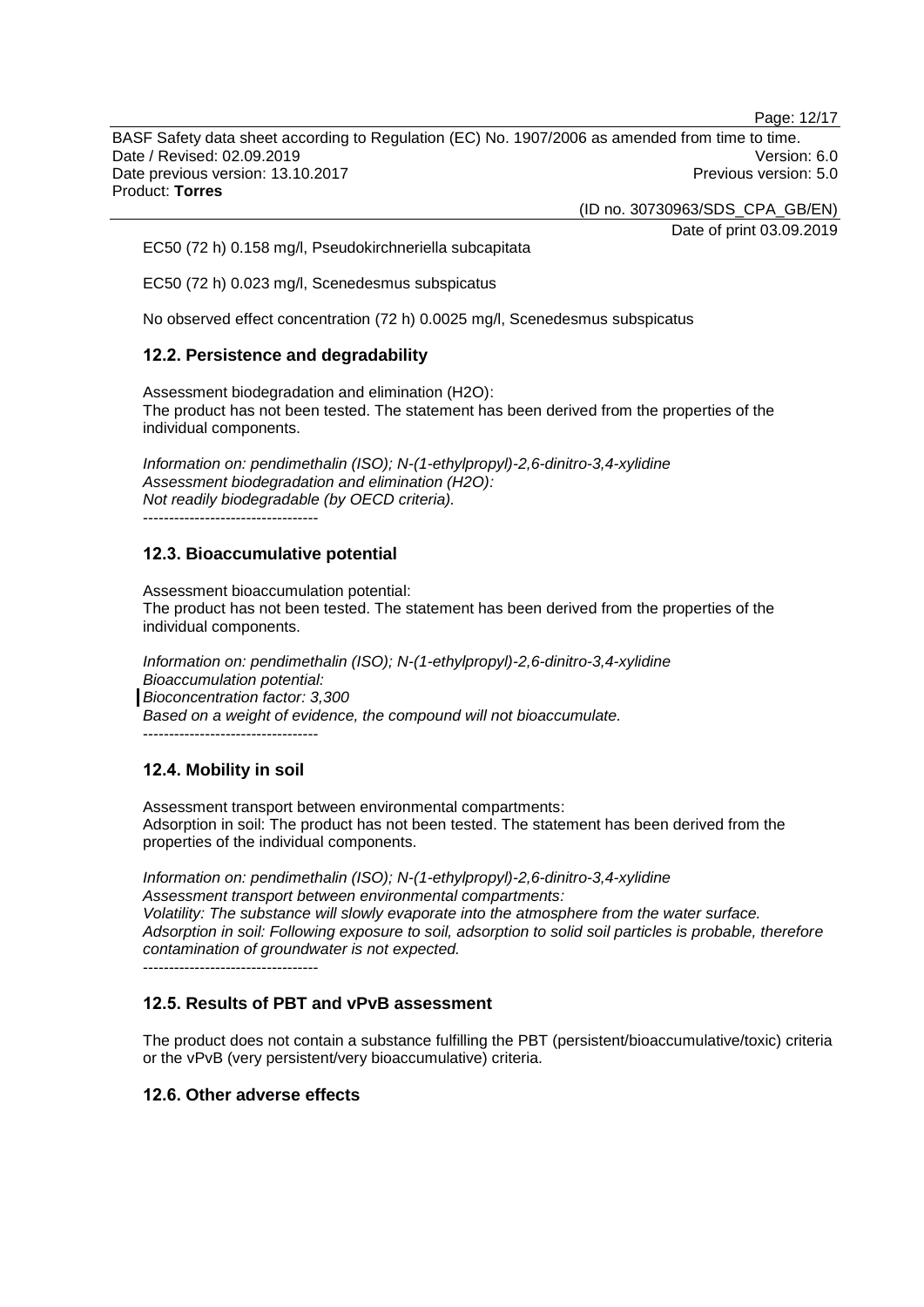Page: 13/17

BASF Safety data sheet according to Regulation (EC) No. 1907/2006 as amended from time to time. Date / Revised: 02.09.2019 Version: 6.0 Date previous version: 13.10.2017 **Previous version: 5.0 Previous version: 5.0** Product: **Torres**

(ID no. 30730963/SDS\_CPA\_GB/EN)

Date of print 03.09.2019

The product does not contain substances that are listed in Regulation (EC) 1005/2009 on substances that deplete the ozone layer.

# **12.7. Additional information**

Other ecotoxicological advice: Do not discharge product into the environment without control.

# **SECTION 13: Disposal Considerations**

### **13.1. Waste treatment methods**

Must be disposed of or incinerated in accordance with local regulations.

The UK Environmental Protection (Duty of Care) Regulations (EP) and amendments should be noted (United Kingdom).

This product and any uncleaned containers must be disposed of as hazardous waste in accordance with the 2005 Hazardous Waste Regulations and amendments (United Kingdom)

Contaminated packaging:

Contaminated packaging should be emptied as far as possible and disposed of in the same manner as the substance/product.

# **SECTION 14: Transport Information**

#### **Land transport**

ADR

| UN number                             | <b>UN3082</b>                                                                                    |
|---------------------------------------|--------------------------------------------------------------------------------------------------|
| UN proper shipping name:              | ENVIRONMENTALLY HAZARDOUS SUBSTANCE, LIQUID,                                                     |
| Transport hazard class(es):           | N.O.S. (contains PENDIMETHALIN)                                                                  |
| Packing group:                        | 9. EHSM                                                                                          |
| Environmental hazards:                | Ш                                                                                                |
| Special precautions for               | yes                                                                                              |
| user:                                 | None known                                                                                       |
| <b>RID</b>                            |                                                                                                  |
| UN number<br>UN proper shipping name: | <b>UN3082</b><br>ENVIRONMENTALLY HAZARDOUS SUBSTANCE, LIQUID,<br>N.O.S. (contains PENDIMETHALIN) |
| Transport hazard class(es):           | 9, EHSM                                                                                          |
| Packing group:                        | Ш                                                                                                |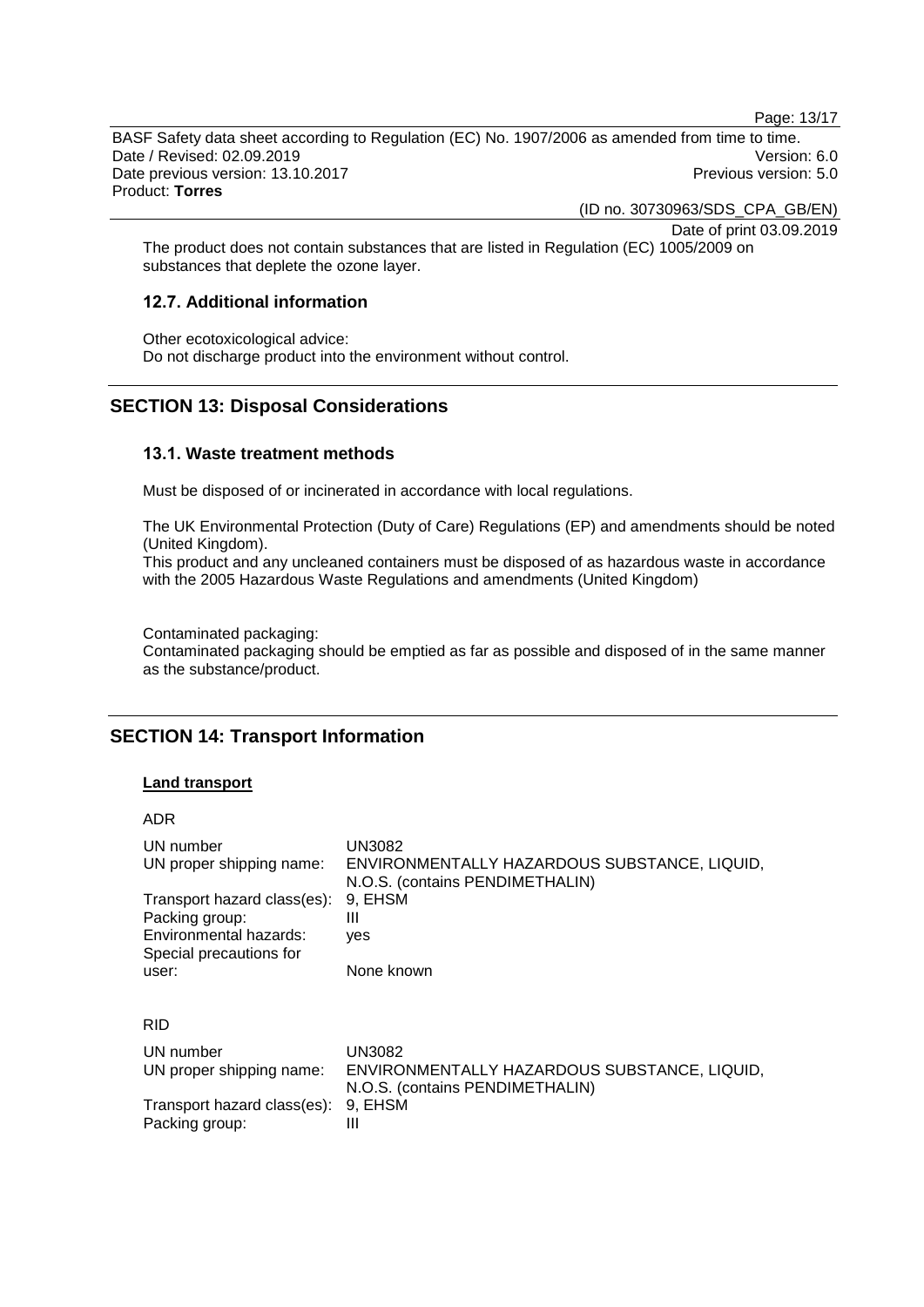Page: 14/17

BASF Safety data sheet according to Regulation (EC) No. 1907/2006 as amended from time to time. Date / Revised: 02.09.2019<br>
Date previous version: 13.10.2017<br>
Previous version: 5.0 Date previous version: 13.10.2017 Product: **Torres**

(ID no. 30730963/SDS\_CPA\_GB/EN)

Date of print 03.09.2019

| Environmental hazards:  | yes        |
|-------------------------|------------|
| Special precautions for | None known |
| user:                   |            |

#### **Inland waterway transport** ADN

| UN number<br>UN proper shipping name: | UN3082<br>ENVIRONMENTALLY HAZARDOUS SUBSTANCE, LIQUID,<br>N.O.S. (contains PENDIMETHALIN) |
|---------------------------------------|-------------------------------------------------------------------------------------------|
| Transport hazard class(es): 9, EHSM   |                                                                                           |
| Packing group:                        | Ш                                                                                         |
| Environmental hazards:                | ves                                                                                       |
| Special precautions for               | None known                                                                                |
| user:                                 |                                                                                           |

Transport in inland waterway vessel Not evaluated

# **Sea transport**

#### IMDG

| UN number:<br>UN proper shipping name: | UN 3082<br>ENVIRONMENTALLY HAZARDOUS SUBSTANCE, LIQUID,<br>N.O.S. (contains PENDIMETHALIN) |
|----------------------------------------|--------------------------------------------------------------------------------------------|
| Transport hazard class(es):            | 9. EHSM                                                                                    |
| Packing group:                         | Ш                                                                                          |
| Environmental hazards:                 | ves                                                                                        |
|                                        | Marine pollutant: YES                                                                      |
| Special precautions for<br>user:       | None known                                                                                 |

# **Air transport**

# IATA/ICAO

| UN number:                          | <b>UN 3082</b>                               |
|-------------------------------------|----------------------------------------------|
| UN proper shipping name:            | ENVIRONMENTALLY HAZARDOUS SUBSTANCE, LIQUID, |
|                                     | N.O.S. (contains PENDIMETHALIN)              |
| Transport hazard class(es): 9, EHSM |                                              |
| Packing group:                      |                                              |
| Environmental hazards:              | ves                                          |
| Special precautions for             | None known                                   |
| user:                               |                                              |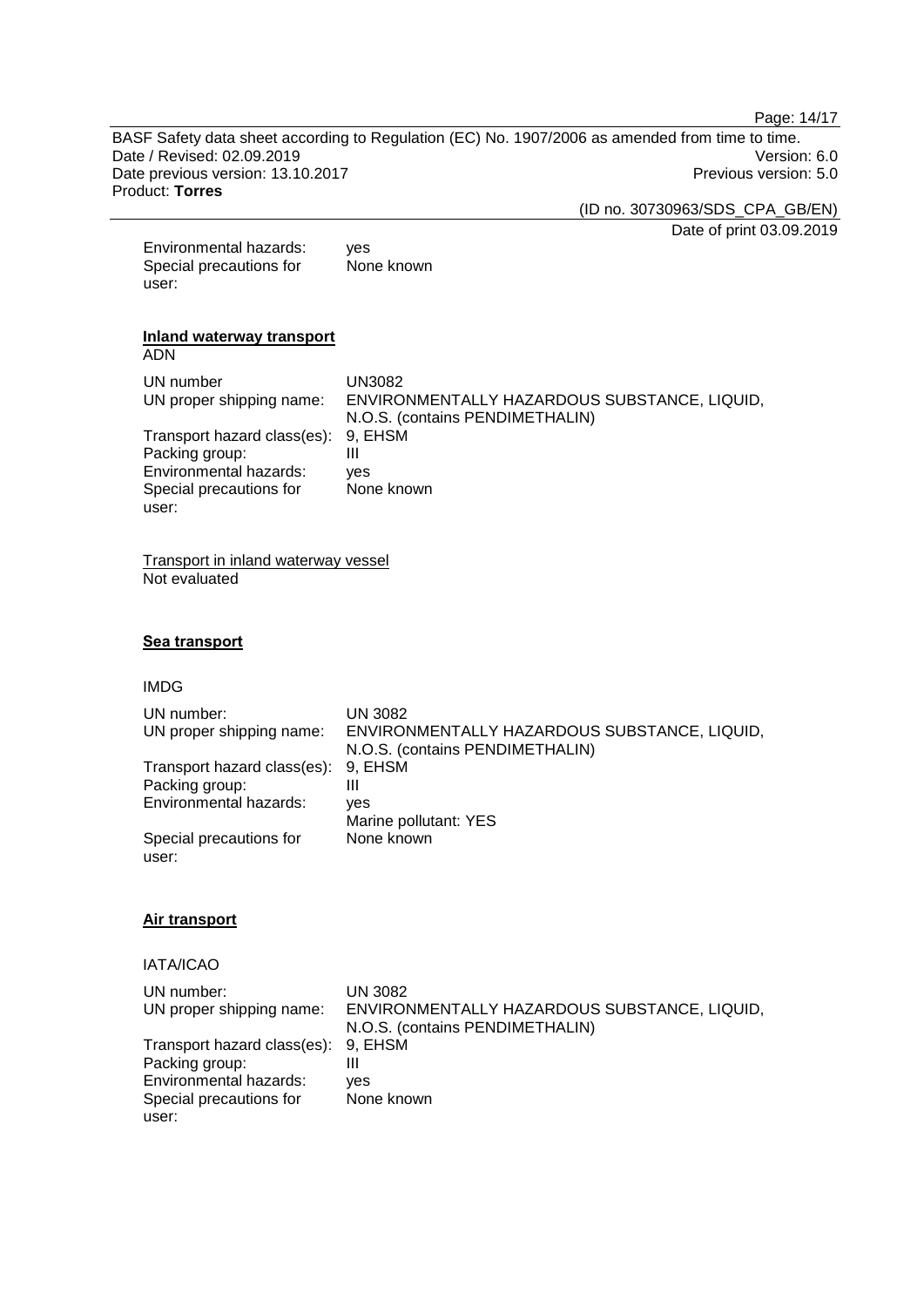Page: 15/17

BASF Safety data sheet according to Regulation (EC) No. 1907/2006 as amended from time to time. Date / Revised: 02.09.2019 Version: 6.0 Date previous version: 13.10.2017 **Previous version: 5.0 Previous version: 5.0** Product: **Torres**

> (ID no. 30730963/SDS\_CPA\_GB/EN) Date of print 03.09.2019

### **14.1. UN number**

See corresponding entries for "UN number" for the respective regulations in the tables above.

#### **14.2. UN proper shipping name**

See corresponding entries for "UN proper shipping name" for the respective regulations in the tables above.

#### **14.3. Transport hazard class(es)**

See corresponding entries for "Transport hazard class(es)" for the respective regulations in the tables above.

#### **14.4. Packing group**

See corresponding entries for "Packing group" for the respective regulations in the tables above.

#### **14.5. Environmental hazards**

See corresponding entries for "Environmental hazards" for the respective regulations in the tables above.

#### **14.6. Special precautions for user**

See corresponding entries for "Special precautions for user" for the respective regulations in the tables above.

#### **14.7. Transport in bulk according to Annex II of MARPOL and the IBC Code**

| Regulation:         | Not evaluated |
|---------------------|---------------|
| Shipment approved:  | Not evaluated |
| Pollution name:     | Not evaluated |
| Pollution category: | Not evaluated |
| Ship Type:          | Not evaluated |
|                     |               |

#### **Further information**

This product is subject to the most recent edition of "The Carriage of Dangerous Goods and Use of Transportable Pressure Equipment Regulations" and their amendments (United Kingdom).

# **SECTION 15: Regulatory Information**

# **15.1. Safety, health and environmental regulations/legislation specific for the substance or mixture**

Prohibitions, Restrictions and Authorizations

Annex XVII of Regulation (EC) No 1907/2006: Number on List: 3 Restrictions of Regulation (EC) No 1907/2006, Annex XVII, do not apply for the intended use(s) of the product given in this MSDS.

This product is classified under the European CLP Regulation.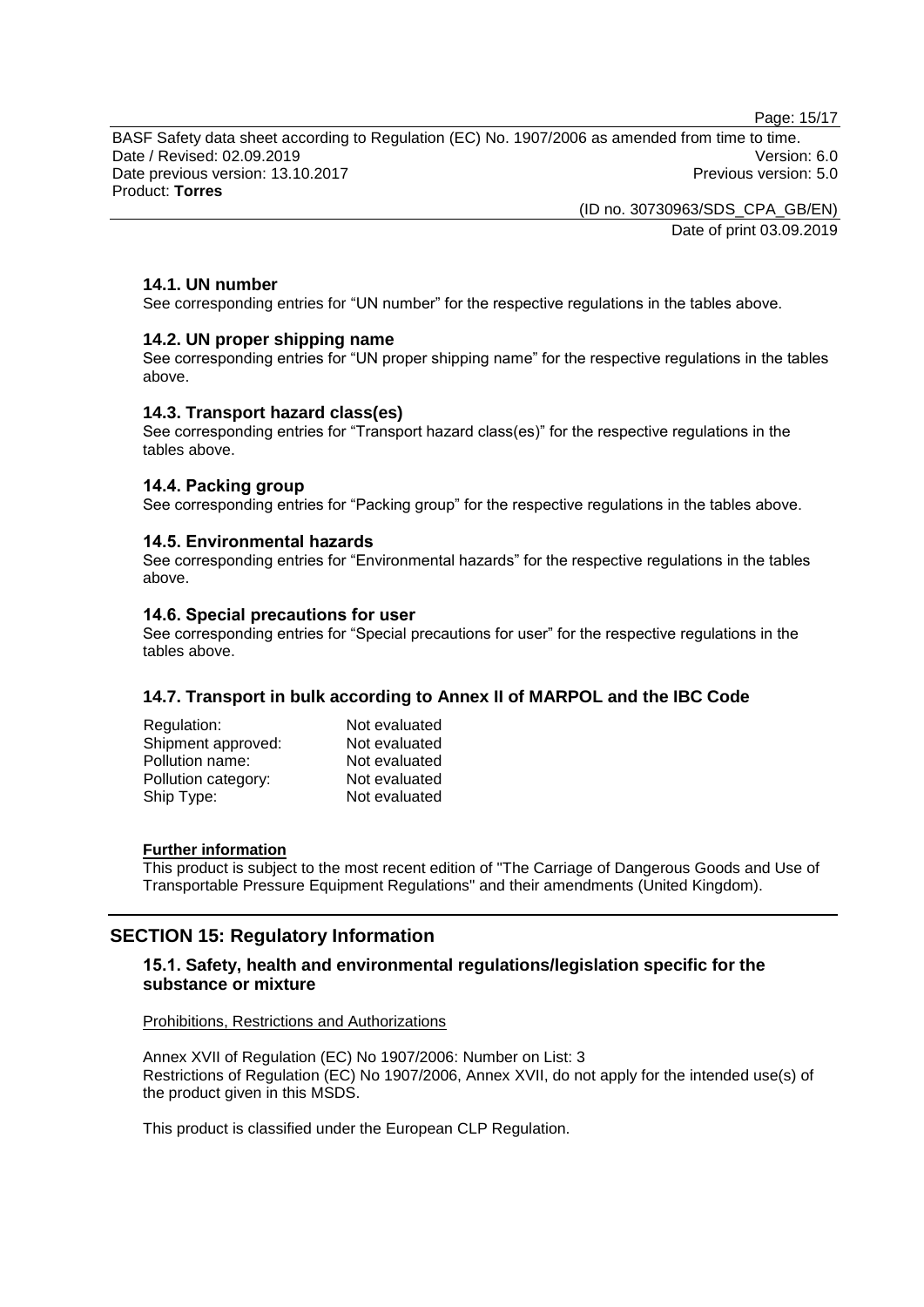Page: 16/17

BASF Safety data sheet according to Regulation (EC) No. 1907/2006 as amended from time to time. Date / Revised: 02.09.2019 Version: 6.0 Date previous version: 13.10.2017 **Previous version: 5.0 Previous version: 5.0** Product: **Torres**

> (ID no. 30730963/SDS\_CPA\_GB/EN) Date of print 03.09.2019

The data should be considered when making any assessment under the Control of Substances Hazardous to Health Regulations (COSHH), and related guidance, for example, 'COSHH Essentials' (United Kingdom).

This product may be subject to the Control of Major Accident Hazards Regulations (COMAH), and amendments if specific threshold tonnages are exceeded (United Kingdom).

# **15.2. Chemical Safety Assessment**

Advice on product handling can be found in sections 7 and 8 of this safety data sheet.

# **SECTION 16: Other Information**

For proper and safe use of this product, please refer to the approval conditions laid down on the product label.

| Full text of the classifications, including the hazard classes and the hazard statements, if mentioned |  |
|--------------------------------------------------------------------------------------------------------|--|
|                                                                                                        |  |

| in section 2 or 3:     |                                                                                              |
|------------------------|----------------------------------------------------------------------------------------------|
| <b>Aquatic Acute</b>   | Hazardous to the aquatic environment - acute                                                 |
| <b>Aquatic Chronic</b> | Hazardous to the aquatic environment - chronic                                               |
| Skin Sens.             | Skin sensitization                                                                           |
| Eye Dam./Irrit.        | Serious eye damage/eye irritation                                                            |
| Acute Tox.             | Acute toxicity                                                                               |
| Skin Corr./Irrit.      | Skin corrosion/irritation                                                                    |
| H400                   | Very toxic to aquatic life.                                                                  |
| H410                   | Very toxic to aquatic life with long lasting effects.                                        |
| <b>EUH401</b>          | To avoid risks to human health and the environment, comply with the<br>instructions for use. |
| H317                   | May cause an allergic skin reaction.                                                         |
| H318                   | Causes serious eye damage.                                                                   |
| H412                   | Harmful to aquatic life with long lasting effects.                                           |
| H315                   | Causes skin irritation.                                                                      |
| H <sub>302</sub>       | Harmful if swallowed.                                                                        |

#### Abbreviations

**ADR** = The Regulation concerning the International Carriage of Dangerous Goods by Road. **ADN** = The Regulation concerning the International Carriage of Dangerous Goods by inland waterways. **ATE** = Acute Toxicity Estimates. **CAO** = Cargo Aircraft Only. **CAS** = Chemical Abstract Service. **CLP** = Label Classification, Labelling and Packaging Regulation. **DIN** = German national organization for standardization. **DNEL** = Derived No Effect Level. **EC50** = Effective concentration median for 50% of the population. **EC** = European Community. **EN** = European Norm. **IARC** = International Agency for Research on Cancer. **IATA** = International Air Transport Association. **IBC-Code** = Intermediate Bulk Container code. **IMDG** = International Maritime Dangerous Goods Code. **ISO** = International Organization for Standardization. STE = Short time exposure. **LC50** = Lethal concentration median for 50% of the population. **LD50** = Lethal dose median for 50% of the population. **MAK** = Maximum acceptable concentration. **MARPOL** = The International Convention for the Prevention of Pollution from Ships. **NEN** = Dutch Norm. **NOEC** = No Observed Effect Concentration. **OEL** = Occupational Exposure Limit. **OECD** = Organization for Economic Cooperation and Development. **PBT** = Persistent,